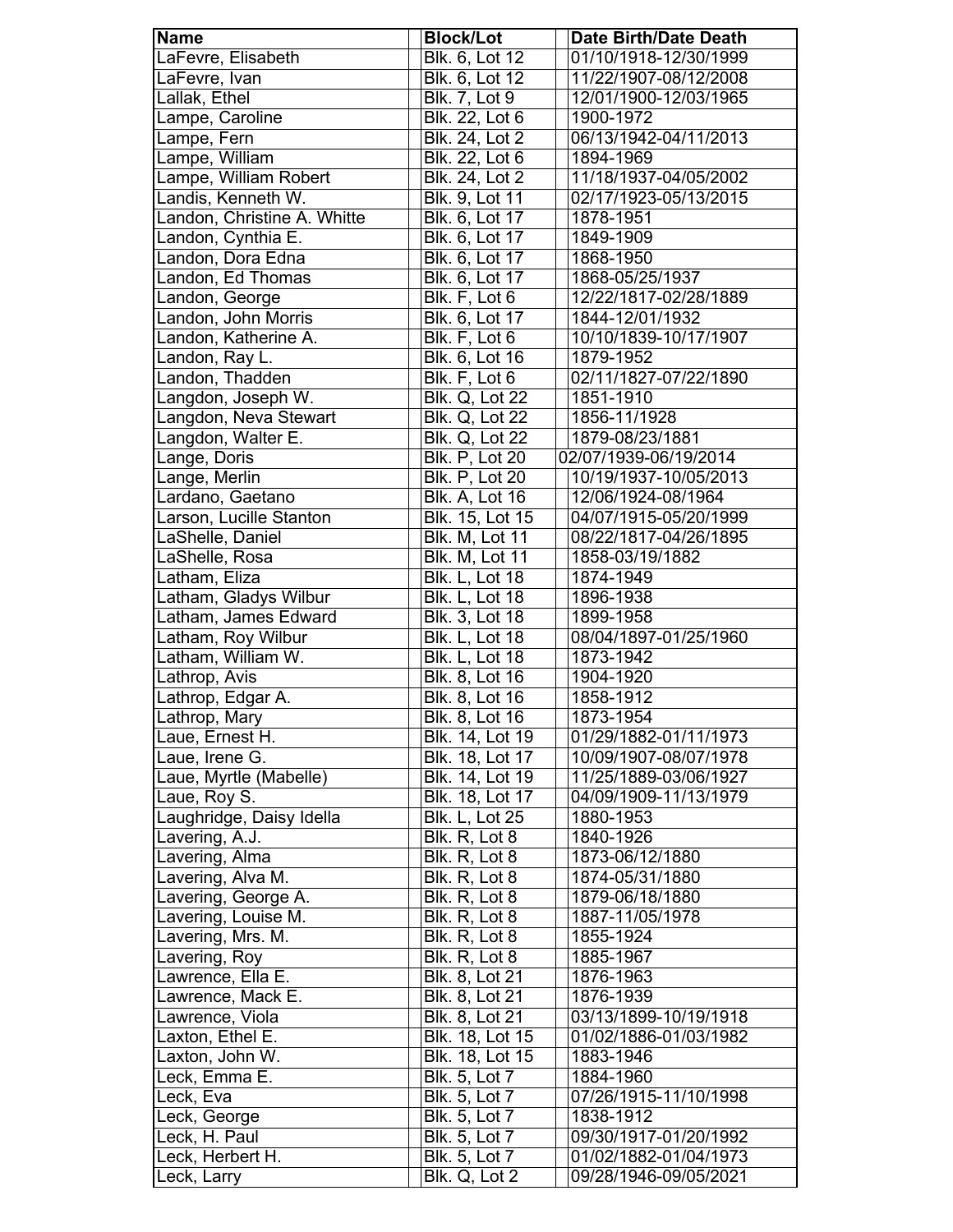| Leck, Sarah               | <b>Blk. 5, Lot 7</b>  | 1842-1923             |
|---------------------------|-----------------------|-----------------------|
| Leck, Sarah Brittain      | Blk. 5, Lot 7         | 1863-1949             |
| Leck, William H.          | Blk. 5, Lot 7         | 1864-1931             |
| Lederman, Fredrick        | <b>Blk. K, Lot 15</b> | Unknown               |
| Lee, Barbara M.           | <b>Blk. 4, Lot 2</b>  | 1868-03/23/1961       |
| Lee, Beulah Grace         | <b>Blk. 4, Lot 2</b>  | 10/06/1902-01/21/1903 |
| Lee, Charles              | <b>Blk. 4, Lot 9</b>  | Unknown               |
| Lee, Charles A.           | Blk. G, Lot 9         | 1879-07/21/1885       |
| Lee, Georgia M.           | Blk. G, Lot 9         | 05/26/1873-01/20/1879 |
| Lee, Joseph               | Blk. 12, Lot 9        | Unknown-01/14/1991    |
| Lee, Julia E.             | Blk. G, Lot 9         | 1846-1926             |
| Lee, Leman W.             | Blk. G, Lot 9         | 1848-1916             |
| Lee, Lincoln              | Blk. 11, Lot 15       | 11/02/1861-10/07/1930 |
| Lee, Nellie               | Blk. 11, Lot 15       | 03/19/1888-05/06/1955 |
| Lee, Wm.                  | <b>Blk.</b> 4, Lot 2  | 1859-04/07/1940       |
| Leidig, Cecil             | Blk. 14, Lot 5        | 11/17/1914-03/11/1991 |
| Leidig, Dorothy V.        | Blk. 14, Lot 5        | 12/08/1911-12/02/1973 |
| Leidig, Gerald            | Blk. 14, Lot 5        | 02/15/1908-06/13/1936 |
| Leidig, Isaac F.          |                       | 12/08/1851-04/14/1940 |
|                           | Blk. 14, Lot 5        |                       |
| Leidig, Isaac Purl        | Blk. 14, Lot 5        | 05/12/1891-05/13/1982 |
| Leidig, Jennie C.         | <b>Blk. 14, Lot 5</b> | 09/08/1883-11/08/1946 |
| Leidig, Linda Jane        | Blk. 14, Lot 5        | 08/21/1948-09/10/1959 |
| Leidig, Lonnie J.         | Blk. 15, Lot 17       | 05/21/1946-03/03/2019 |
| Leidig, Margaret          | Blk. 14, Lot 5        | 03/01/1855-01/13/1932 |
| Leidig, Wennona A.        | Blk. 14, Lot 5        | 03/10/1889-11/03/1974 |
| Leidig, William Ernest    | Blk. 14, Lot 5        | 12/03/1878-10/23/1930 |
| Leonard, Ardan            | Blk. 5, Lot 10        | 12/23/1923-06/23/2010 |
| Leonard, Shirley          | Blk. 5, Lot 10        | 01/05/1926-01/02/1985 |
| LePage, Christine M.      | Blk. R, Lot 4         | 09/03/1889-03/23/1974 |
| LePage, Marion            | Blk. R, Lot 4         | 08/15/1891-08/05/1974 |
| Lesher, Isabel L.         | Blk. Q, Lot 24        | 1892-06/1965          |
| Lesher, Wm. J.            | <b>Blk. Q, Lot 24</b> | 1892-04/26/1979       |
| Lester, Elaine C.         | Blk. 11, Lot 6        | 09/06/1958-09/09/1990 |
| Leuszler, Alice M.        | Blk. F, Lot 1         | 1849-1906             |
| Leuszler, Clarence L.     | Blk. F, Lot 1         | 1873-1874             |
| Leuszler, Carrie Estella  | Blk. O, Lot 7         | 1879-02/28/1882       |
| Leuszler, Florence N.     | Blk. O, Lot 7         | 1898-1914             |
| Leuszler, John S.         | Blk. F, Lot 1         | 1845-1901             |
| Leuszler, Nora            | Blk. O, Lot 7         | 1860-1953             |
| Leuszler, Peter L.        | Blk. O, Lot 7         | 1848-1921             |
| Leuszler, Wealthy         | Blk. O, Lot 7         | 1842-03/13/1882       |
| Lewis, Adaline            | Blk. 5, Lot 15        | 1867-1955             |
| Lewis, Agnes              | Blk. Q, Lot 14        | 1843-01/06/1878       |
| Lewis, Clara Belle        | Blk. 14, Lot 9        | 09/11/1903-02/20/1993 |
| Lewis, Infant Daughter    | Blk. 3, Lot 17        | Unknown-05/05/1908    |
| Lewis, James B.           | Blk. 5, Lot 15        | 1860-1914             |
| Lewis, James D.           | Blk. 14, Lot 9        | 1874-1945             |
| Lewis, Hazel F.           | Blk. 14, Lot 9        | 1895-1910             |
| Lewis, Mary S.            | Blk. 14, Lot 9        | 1875-1954             |
| Lewis, Mary Suewayne      | Blk. 14, Lot 9        | 10/28/1935-12/14/1935 |
| Lewis, Peggy A.           | Blk. 14, Lot 9        |                       |
|                           | Blk. 14, Lot 9        | 1933-11/26/1934       |
| Lewis, Ray W.             |                       | 1908-1920             |
| Lewis, Walter James       | Blk. 14, Lot 9        | 04/06/1901-03/28/1983 |
| Lichtenberger, Alta Merle | <b>Blk. 1, Lot 9</b>  | 10/08/1893-06/20/1977 |
| Lichtenberger, Howard F.  | <b>Blk. 1, Lot 9</b>  | 09/01/1892-02/15/1978 |
| Lichtenberger, Robert F.  | <b>Blk. 7, Lot 2</b>  | 07/20/1920-04/16/2002 |
| Lillibridge, Buddie R.    | Blk. 24, Lot 25       | 05/16/1951-05/16/1951 |
| Lillibridge, Ira          | Blk. 24, Lot 20       | 04/14/1902-11/24/1947 |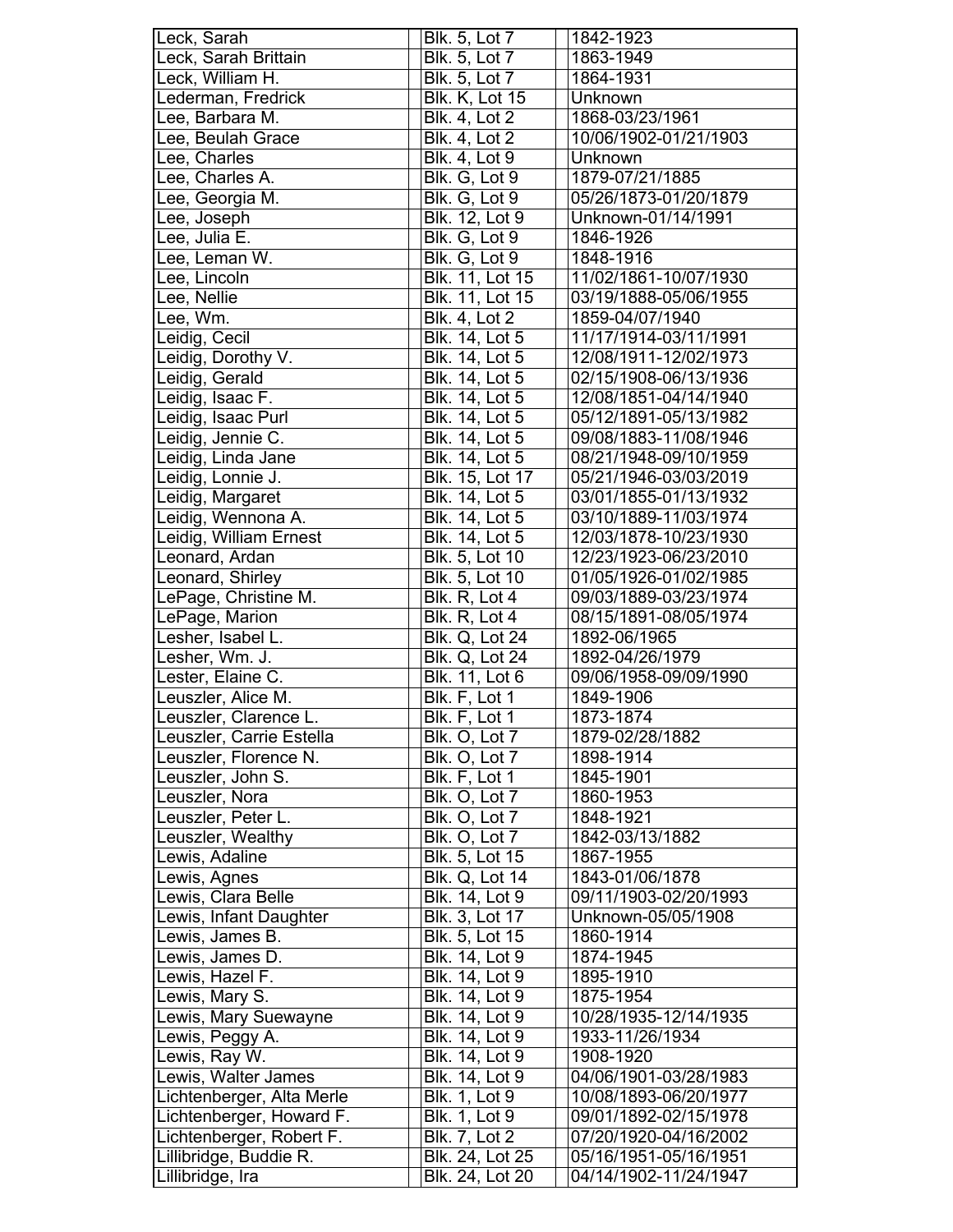| Lillibridge, Matt                   | Blk. 13, Lot 14                         | 10/07/1941-10/07/1941                          |
|-------------------------------------|-----------------------------------------|------------------------------------------------|
| Lindsey, Jack                       | Blk. 6, Lot 9                           | 09/05/1934-01/06/2002                          |
| Lindsey, Sally                      | Blk. 6, Lot 9                           | 04/07/1936-09/04/2020                          |
| Lindsley, Fern                      | <b>Blk. 14 Lot 2</b>                    | 11/05/1920-04/17/2018                          |
| Lindsley, Kenneth                   | Blk. 14, Lot 2                          | 04/17/1915-09/15/1962                          |
| Linenberger, Elizabeth M.           | Blk. 13, Lot 12                         | 03/04/1896-08/03/1979                          |
| Linenberger, Francis                | Blk. 11, Lot 20                         | 07/13/1937-07/22/2004                          |
| Linenberger, John                   | Blk. 13, Lot 12                         | 1892-1956                                      |
| Linenberger, Katherine              | Blk. 11, Lot 20                         | 03/01/1913-02/06/1981                          |
| Linenberger, Philip                 | Blk. 13, Lot 7                          | 03/29/1933-12/10/2019                          |
| Linenberger, Victor A.              | Blk. 11, Lot 20                         | 10/05/1916-01/29/2002                          |
| Linenberger, Wanda                  | <b>Blk. 13, Lot 7</b>                   | 07/09/1933-03/25/2003                          |
| Linenberger, Wm. A.                 | Blk. 13, Lot 12                         | 1894-1958                                      |
| Lintz, Albert                       | Blk. 20, Lot 20                         | Unknown                                        |
| Lintz, Laverna Smith                | Blk. 20, Lot 20                         | 1917-1943                                      |
| Little, Charles F.                  | Blk. M, Lot 14                          | 1893-12/21/1898                                |
| Little, Edith                       | Blk. M, Lot 14                          | 1876-12/10/1892                                |
| Little, Jennie M.                   | Blk. M, Lot 14                          | 1852-04/14/1895                                |
| Lloyd, Mary O.                      | Blk. 18, Lot 4                          | 1870-1961                                      |
| Lloyd, William T.                   | Blk. 18, Lot 4                          | 1861-1930                                      |
| Lobaugh, Alice                      | Blk. 5, Lot 13                          | 1863-1907                                      |
| Lobaugh, Andrew C.                  | Blk. 5, Lot 10                          | 1864-1939                                      |
| Lobaugh, Carrie                     | Blk. 5, Lot 10                          | 1870-1948                                      |
| Lobaugh, Doris (Dodie)              | Blk. 5, Lot 13                          | 10/18/1910-04/17/2001                          |
| Lobaugh, Farel R.                   | Blk. 5, Lot 13                          | 12/24/1897-06/29/1976                          |
| Lobaugh, Grace E.                   | <b>Blk.</b> 3, Lot 2                    | 1879-07/26/1961                                |
| Lobaugh, John                       | <b>Blk. 3, Lot 2</b>                    | 1871-12/15/1943                                |
| Lobaugh, Loren A.                   | <b>Blk. 5, Lot 13</b>                   | 1905-1968                                      |
| Lobaugh, Marian W.                  | Blk. 5, Lot 13                          | 11/28/1899-08/11/1972                          |
| Lobaugh, Nadine                     | Blk. 5, Lot 10                          | 1903-01/16/1977                                |
| Lobaugh, Oliver                     | Blk. 5, Lot 13                          | Unknown-1934                                   |
| Lofton, Frank                       | Blk. 24, Lot 13                         | 1866-1942                                      |
| Lofton, Mary G.                     | Blk. 24, Lot 13                         | 1874-1955                                      |
|                                     |                                         |                                                |
|                                     |                                         |                                                |
| Loges, Irma                         | Blk. 9, Lot 26                          | 10/22/1925-07/13/2007                          |
| Loges, Orville                      | Blk. 9, Lot 26                          | 07/29/1919-01/14/2015                          |
| Lohmeyer, Arthur                    | <b>Blk. 3, Lot 3</b>                    | 10/17/1919-03/02/2012                          |
| Lohmeyer, Mildred                   | <b>Blk. 3, Lot 3</b>                    | 11/07/1917-07/23/2009                          |
| Lohmeyer, Norman H.                 | Blk. 16, Lot 18                         | 09/26/1919-03/28/2007                          |
| Lohmeyer, Ruth Edna                 | Blk. 16, Lot 18                         | 1921-1950                                      |
| Lohrengel, Dave                     | Blk. 11, Lot 16                         | 1884-1950                                      |
| Lohrengel, George                   | Blk. 22, Lot 23                         | 03/14/1889-12/09/1967                          |
| Lohrengel, Josie                    | Blk. 22, Lot 23                         | 01/02/1902-07/06/1990                          |
| Lohrengel, Lewis A.                 | Blk. 11, Lot 16                         | 06/29/1913-01/22/1976                          |
| Lohrengel, Mildred                  | Blk. 11, Lot 16                         | 10/21/1922-08/21/2008                          |
| Lohrengel, Pauline                  | Blk. 11, Lot 16                         | 1885-1936                                      |
| Long, Grace P.                      | <b>Blk. O, Lot 25</b>                   | 12/11/1917-09/03/2006                          |
| Long, Lonzo Jr.                     | <b>Blk. O, Lot 25</b>                   | 01/09/1918-01/18/1989                          |
| Longwell, Georgia Lee               | <b>Blk. 4, Lot 10</b>                   | 1912-11/14/1968                                |
| Longwell, Isaac                     | <b>Blk. Q, Lot 10</b>                   | Unknown-12/01/1922                             |
| Longwell, Lawrence R.               | Blk. 4, Lot 10                          | 1913-12/08/1967                                |
| Longwell, Louis F.                  | Blk. 4, Lot 10                          | 01/08/1871-09/23/1902                          |
| Longwell, Rebbecca                  | <b>Blk. Q, Lot 10</b>                   | 1838/02/25/1898                                |
| Longwell, Roxie W.                  | Blk. 4, Lot 10                          | 1884-01/18/1977                                |
| Longwell, William                   | Blk. 4, Lot 10                          | 1873/1919                                      |
| Loomis, Emma May                    | Blk. 24, Lot 3                          | 04/23/1884-03/23/1973                          |
| Loomis, Oscar E.                    | Blk. 24, Lot 3                          | 05/09/1885-07/31/1952                          |
| Louderback, Karen<br>ouzader, John. | Blk. 18, Lot 20<br><b>Blk. 2, Lot 6</b> | 11/13/1943-02/26/1997<br>11/01/1837-03/01/1907 |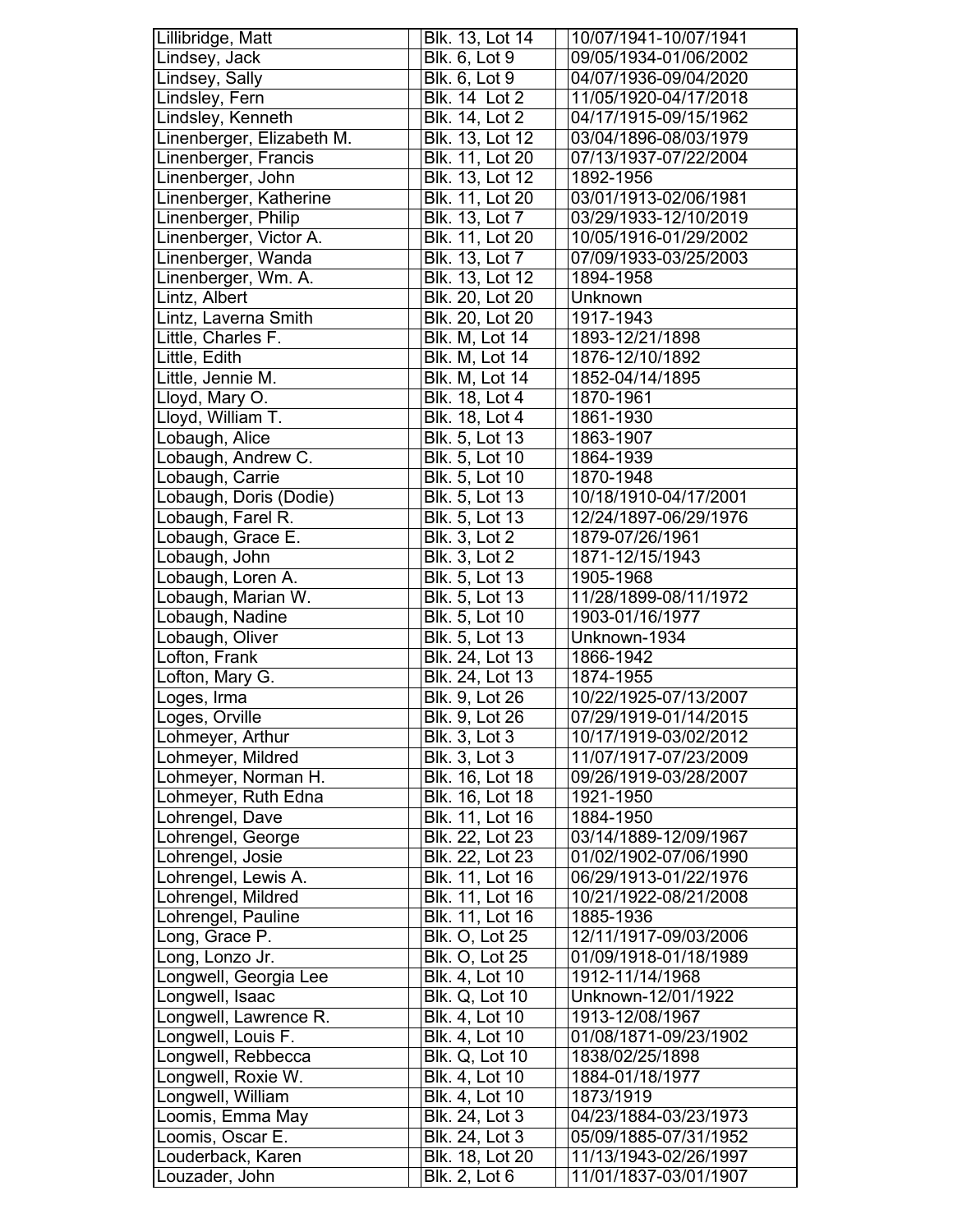| Lowe, Gertrude E.             | <b>Blk. G, Lot 28</b>                    | 1894-04/10/1977                          |
|-------------------------------|------------------------------------------|------------------------------------------|
| Lowe, Marguerite Clark        | Blk. 12, Lot 26                          | 07/07/1893-02/10/1981                    |
| Lowe, Myrtle                  | <b>Blk. G, Lot 28</b>                    | 1885-1886                                |
| Lowe, Percy James             | Blk. 12, Lot 26                          | 1879-1968                                |
| Lowe, Sadie Clark             | <b>Blk.</b> 12, Lot 26                   | 1881-1963                                |
| Lowe, Mrs. W.H.               | <b>Blk. G, Lot 28</b>                    | 1864-1939                                |
| Lowe, William H.              | <b>Blk. G, Lot 28</b>                    | 1848-1920                                |
| Lowe, William H. Jr.          | <b>Blk. G, Lot 28</b>                    | 07/20/1842-01/07/1940                    |
| Lower, David Elwood           | Blk. K, Lot 2                            | 1857-1931                                |
| Lower, James B.               | Blk. 14, Lot 15                          | 07/30/1860-01/30/1939                    |
| Lower, Minnie Potter          | Blk. 14, Lot 15                          | 03/05/1871-12/10/1959                    |
| Lowrie, Clara                 | Blk. F, Lot 2                            | Unknown-05/20/1888                       |
| Luehring, Edna                | Blk. 11, Lot 14                          | 1904-02/1965                             |
| Luehring, Edward              | Blk. Q, Lot 2                            | 02/24/1897-10/18/1974                    |
| Luehring, Elizabeth R.        | <b>Blk. P, Lot 23</b>                    | 10/17/1892-04/03/1977                    |
| Luehring, Emma B.             | Blk. 7, Lot 20                           | 09/04/1920-07/12/1976                    |
| Luehring, Elizabeth           | Blk. 11, Lot 14                          | 1879-07/12/1950                          |
| Luehring, Iva                 | Blk. Q, Lot 2                            | 08/24/1901-04/24/1978                    |
| Luehring, Wm.                 | Blk. 11, Lot 14                          | 1860-05/1953                             |
| Luehring, Wm. H.              | <b>Blk. P, Lot 23</b>                    | 06/20/1881-02/24/1963                    |
| Lugenbeel, Winifred Jean      | Blk. 2, Lot 4                            | 04/16/1938-05/24/2010                    |
| Luhring, Alfred               | Blk. 7, Lot 20                           | 04/30/1915-03/17/2006                    |
| Lull, Beulah                  | Blk. 7, Lot 27                           | 08/30/1905-04/19/1997                    |
| Lull, Orluff A.               | Blk. 7, Lot 27                           | 02/14/1906-03/21/1995                    |
| Lutz, Albert M.               | <b>Blk. Q, Lot 25</b>                    | 09/08/1898-05/03/1977                    |
| Lutz, Ruth L. Davis           | <b>Blk. Q, Lot 25</b>                    | 08/10/1897-03/26/1971                    |
| Lynd, Albert                  | <b>Blk. N, Lot 11</b>                    | 1876-08/28/1883                          |
| Lynd, Alice                   | <b>Blk. N, Lot 11</b>                    | Unknown                                  |
| Lynd, Francis                 | Blk. N, Lot 11                           | Unknown-09/03/1883                       |
| Lynd, Jessie                  | <b>Blk. N, Lot 11</b>                    | 02/23/1886-06/08/1886                    |
| Lynd, Phoebe                  | <b>Blk. N. Lot 11</b>                    | 1859-07/27/1861                          |
|                               |                                          |                                          |
|                               |                                          |                                          |
| MacLeod, Percival A.          | <b>Blk. 12, Lot 8</b>                    | 10/11/1889-03/15/1936                    |
| Magee, Clark                  | <b>Blk. F, Lot 23</b>                    | 1833-1914                                |
| Magee, Emily lowa             | <b>Blk. F, Lot 12</b>                    | 02/09/1851-12/26/1889                    |
| Magee, Margaret               | <b>Blk. F, Lot 12</b>                    | 04/27/1896-03/17/1897                    |
| Magee, Martha McConnell       | <b>Blk. F, Lot 23</b>                    | 1835-Unknown                             |
| Magee, Richard                | <b>Blk. F, Lot 12</b>                    | Unknown                                  |
| Mallery, Anna I.              | Blk. K, Lot 8                            | 1881-1954                                |
| Mallery, Benjamin D.          | Blk. K, Lot 8                            | 1896-1960                                |
| Mallery, D.E.                 | Blk. K, Lot 8                            | 1835-1909                                |
| Mallery, Esther               | Blk. K, Lot 8                            | 1842-1908                                |
| Mallery, Jesse D.             | Blk. K, Lot 8                            | 1868-1912                                |
| Mallery, Leonora              | Blk. K, Lot 8                            | 1877-09/07/1899                          |
| Mallery, Nellie E.            | Blk. K, Lot 8                            | 1900-1946                                |
| Maloney, Amanda               | <b>Blk. M, Lot 19</b>                    | 1844-1922                                |
| Maloney, David T.             | Blk. M, Lot 19                           | 1843-1917                                |
| Maloney, Henry                | <b>Blk. M, Lot 19</b>                    | 1802-1889                                |
| Maloney, John C.              | <b>Blk. M, Lot 19</b>                    | 1845-1879                                |
| Maloney, Marie                | <b>Blk. M, Lot 19</b>                    | 1804-1892                                |
| Malsbury, Janice Carol        | Blk. 3, Lot 25                           | Unknown                                  |
| Manning, Haskell M.           | Blk. 9, Lot 5                            | 01/17/1922-08/19/1982                    |
| Manning, Peggy A.             | Blk. 9, Lot 5                            | 03/19/1951-08/14/2019                    |
| Marmon, Chester H.            | Blk. 14, Lot 12                          | 1912-1938                                |
| Marsh, Ephraim M.             | Blk. 5, Lot 27                           | 01/18/1837-07/20/1918                    |
| Marsh, Fred                   | Blk. 20, Lot 25                          | 1861-1959                                |
| Marsh, Mary (Mullis)          | Blk. 5, Lot 27                           | 05/07/1841-02/28/1931                    |
| Marsh, Mollie<br>Marti, Jacob | Blk. 20, Lot 25<br><b>Blk. H, Lot 19</b> | 03/05/1877-02/19/1972<br>1837-03/30/1881 |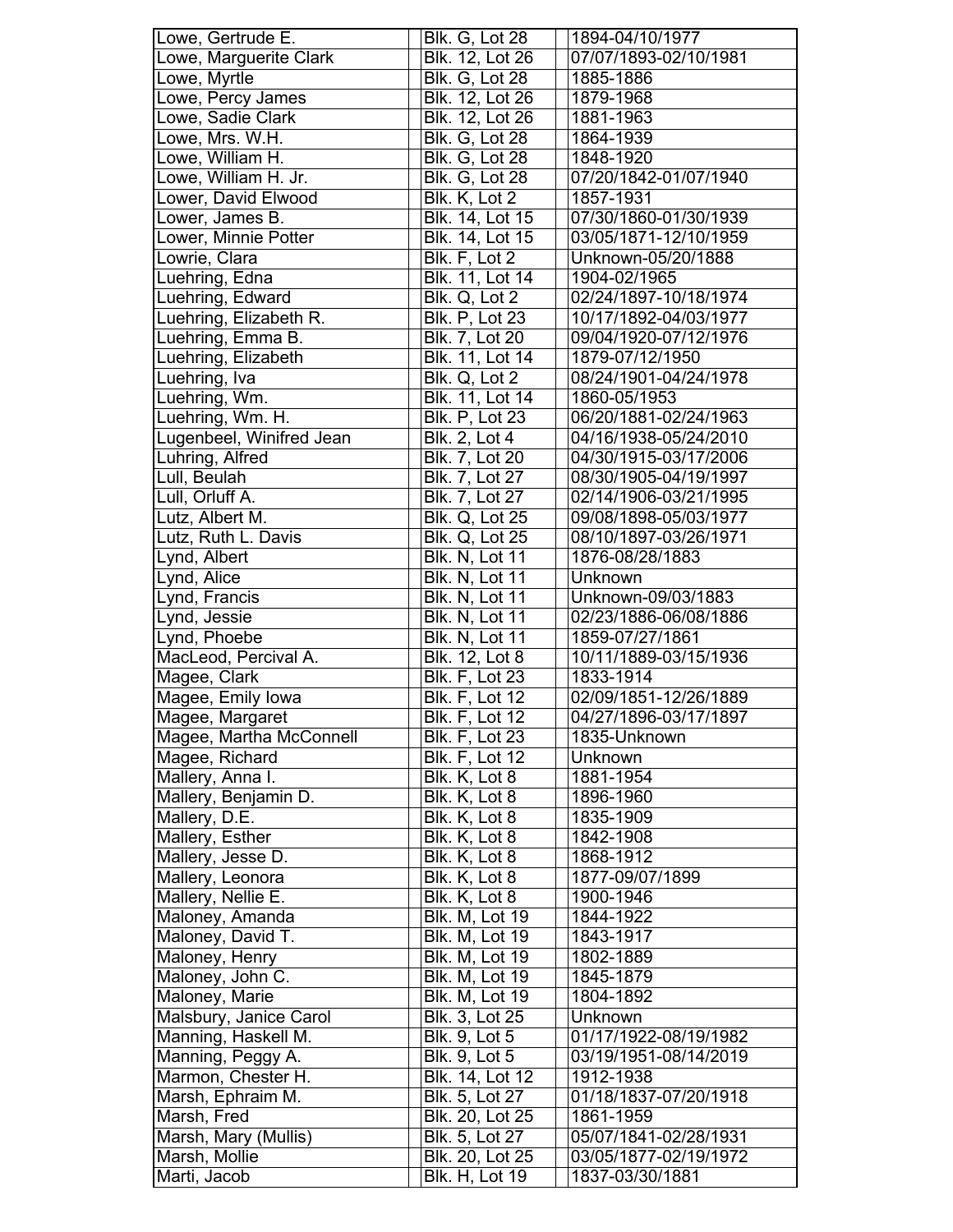| Martin, Cora            | Blk. 11, Lot 13        | 1868-1950             |
|-------------------------|------------------------|-----------------------|
| Martin, Frank           | <b>Blk. 11, Lot 13</b> | 1861-1947             |
| Martin, Virgil          | Blk. 11, Lot 13        | 1887-1919             |
| Mathews, Ella           | <b>Blk. E, Lot 20</b>  | Unknown-1936          |
| Mathews, Hettie         | <b>Blk. E, Lot 20</b>  | Unknown               |
| Mathews, Ira            | <b>Blk. E, Lot 20</b>  | 1864-1923             |
| Mathias, Charles        | Blk. 22, Lot 4         | 06/02/1895-01/20/1964 |
| Mathias, Lavina E.      | Blk. 22, Lot 4         | 05/18/1899-07/26/1962 |
| Matson, Katherine       | Blk. 22, Lot 22        | 10/26/1918-11/26/2004 |
| Mauck, Charley          | Blk. 7, Lot 17         | 05/15/1886-12/30/1970 |
| Mauck, Minnie Bell      | Blk. 7, Lot 17         | 1882-1967             |
| Maunder, Brother        |                        |                       |
|                         | Blk. Q, Lot 6          | Unknown               |
| Maunder, Byron G.       | Blk. Q, Lot 6          | 1880-09/04/1880       |
| Maunder, Fannie         | Blk. Q, Lot 6          | 03/07/1874-07/04/1893 |
| Maunder, George W.      | Blk. Q, lot 6          | 1876-10/22/1880       |
| Maunder, Isabella       | Blk. Q, Lot 6          | 08/26/1837-07/28/1914 |
| Maunder, Samuel H.      | Blk. Q, Lot 6          | 08/14/1882-09/05/1909 |
| Maunder, Thomas J.      | Blk. Q, Lot 6          | 09/17/1869-10/01/1920 |
| Maxfield, Melissa E.    | <b>Blk. M, Lot 21</b>  | 1850-1941             |
| Maxwell, Elizabeth E.   | <b>Blk. 8, Lot 9</b>   | 03/22/1924-04/08/1943 |
| Maxwell, James Y.       | Blk. 8, Lot 9          | 04/19/1840-01/26/1915 |
| Maxwell, John A.        | <b>Blk. 8, Lot 9</b>   | 08/11/1871-02/18/1953 |
| Maxwell, Margaret       | <b>Blk. 8, Lot 9</b>   | 11/06/1916-02/28/2018 |
| Maxwell, Olive D.       | <b>Blk. 8, Lot 9</b>   | 03/27/1879-07/05/1940 |
| Maxwell, Paul A.        | <b>Blk. 8, Lot 9</b>   | 06/18/1906-12/07/1986 |
| Maxwell, Shelia         | <b>Blk. 8, Lot 9</b>   | 04/20/1952-09/30/2021 |
| Mayberry, Verna         | Blk. E, Lot 6          | 01/02/1906-01/21/1990 |
| Mayer, Evea L.          | Blk. 13, Lot 18        | 07/25/1910-03/19/1998 |
| Mayer, Francis          | <b>Blk. 13, Lot 18</b> | 1908-1968             |
| Mayer, Gertrude M.      | Blk. 12, Lot 9         | 05/27/1922-04/09/2012 |
| Mayer, Verlin           | Blk. 12, Lot 9         | 05/04/1917-04/09/2014 |
| Mead, Joseph D.         | <b>Blk. P, Lot 19</b>  | 1835-1877             |
| Mead, Lucy              | Blk. H, Lot 8          | Unknown-02/19/1805    |
| Meehan, John            | Blk. G, Lot 6          | 1838-08/11/1885       |
| Meierhans, Diederich F. | <b>Blk. 11, Lot 17</b> | 12/10/1903-02/12/1981 |
| Meierhans, Esther M.    | Blk. 13, Lot 9         | 04/19/1912-04/01/1995 |
| Meierhans, Laura Sophia | Blk. 11, Lot 17        | 1906-1956             |
| Meierhans, Richard      | Blk. 11, Lot 17        | 1936-1938             |
| Meierhans, Ruben        | Blk. 13, Lot 9         | 10/04/1939-02/29/2008 |
| Meitler, Frank          | Blk. 5, Lot 21         | 1876-1939             |
| Meitler, Blanche Wilson | Blk. 8, Lot 18         | 1884-1919             |
| Menard, Clara           | Blk. 11, Lot 17        | 11/07/1881-01/29/1967 |
| Menard, Henry A.        | Blk. 11, Lot 17        | 1879-1956             |
| Menard, Leonard         | Blk. 11, Lot 17        | 1910-02/03/1975       |
| Menzies, Goldie         | Blk. 12, Lot 15        | 1893-1964             |
| Menzies, James P.       | <b>Blk. 7, Lot 1</b>   | 10/2/1924-05/20/2007  |
| Menzies, John A.        | Blk. 12, Lot 15        | 1892-1953             |
|                         | Blk. 12, Lot 15        |                       |
| Menzies, Peter J.       |                        | 1888-1962             |
| Menzies, Viola A.       | <b>Blk. 7, Lot 1</b>   | 01/18/1923-04/27/2015 |
| Menzies, Winifred M.    | Blk. 12, Lot 15        | 1890-1954             |
| Merk, Clara             | Blk. 6, Lot 2          | 09/26/1898-06/10/1986 |
| Merk, Elizabeth         | <b>Blk. 6, Lot 2</b>   | 03/23/1895-11/05/1972 |
| Merk, Eva               | <b>Blk. 6, Lot 2</b>   | 02/17/1900-12/07/1978 |
| Merk, Fred              | Blk. 6, Lot 2          | 03/13/1887-08/20/1955 |
| Merk, Sam               | <b>Blk. 6, Lot 2</b>   | 11/29/1861-04/30/1946 |
| Merk, Sophia Geyer      | <b>Blk. 6, Lot 2</b>   | 09/20/1867-12/05/1905 |
| Merrick, Frank          | <b>Blk. 2, Lot 9</b>   | 1847-04/02/1931       |
| Merrick, Lillis         | <b>Blk. 2, Lot 9</b>   | 1865-1920             |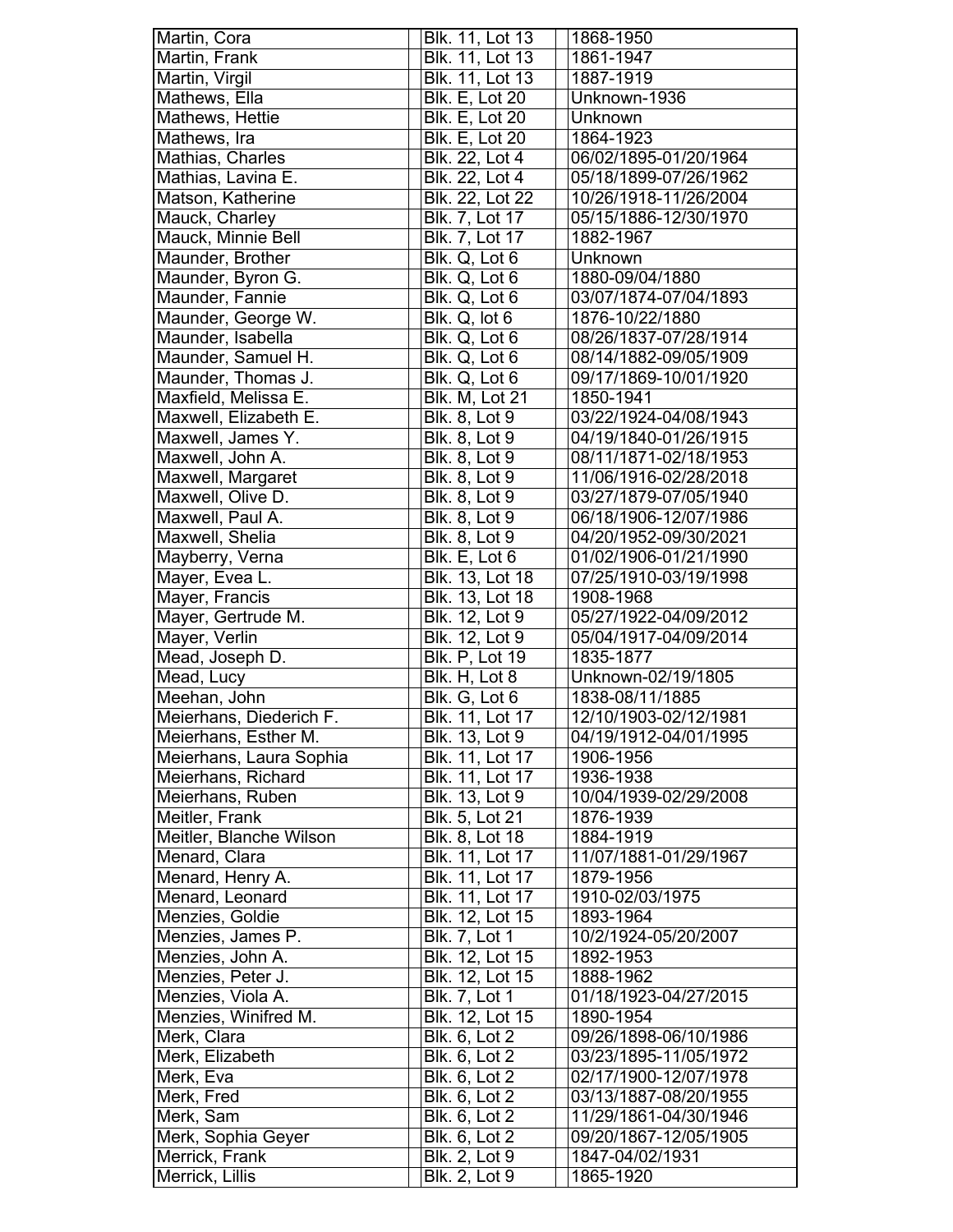| Merrick, Nancy J.                | <b>Blk. 2, Lot 9</b>               | 1847-1901                        |
|----------------------------------|------------------------------------|----------------------------------|
| Merritt, Anna C.                 | Blk. 14, Lot 18                    | 01/24/1905-01/12/1997            |
| Merritt, Avis                    | Blk. R, Lot 3                      | 03/17/1941-10/22/2002            |
| Merritt, Charles                 | Blk. 14, Lot 18                    | 1864-1921                        |
| Merritt, Clara J.                | Blk. 6, Lot 7                      | Unknown-02/12/1925               |
| Merritt, Edward E.               | Blk. R, Lot 2                      | Unknown-07/19/1960               |
| Merritt, Ira C.                  | Blk. 14, Lot 18                    | 09/19/1898-09/17/1981            |
| Merritt, Ira J.                  | Blk. 6, Lot 7                      | 1858-1906                        |
| Merritt, Lottie Stone            | Blk. 14, Lot 18                    | 1897-1924                        |
| Merritt, Lydia                   | Blk. 12, Lot 12                    | 1861-1928                        |
| Merritt, Mary Etta               | Blk. 14, Lot 18                    | 1871-1960                        |
| Merritt, Charles W.              | Blk. 8, Lot 7                      | 06/21/1923-12/23/1986            |
|                                  |                                    |                                  |
| Merritt, Jessie                  | Blk. 14, Lot 18                    | 07/01/1901-03/10/1994            |
| Merritt, Noah G.                 | Blk. 14, Lot 18                    | 06/26/1894-02/15/1973            |
| Merritt, Velma                   | Blk. 6, Lot 7                      | 11/15/1923-09/24/2013            |
| Merton, Hans                     | Blk. I, Lot 8                      | 1900-1969                        |
| Merton, Sophie Marie             | Blk. I, Lot 8                      | 12/03/1903-10/18/1983            |
| Metz, Arthur                     | <b>Blk 18, Lot 25</b>              | 01/22/1910-12/07/1974            |
| Metz, Gustav                     | Blk. 18, Lot 25                    | 03/07/1875-06/24/1950            |
| Metz, Maria                      | Blk. 18, Lot 25                    | 12/26/1876-08/05/1936            |
| Metz, Oraetta L.                 | Blk. 18, Lot 25                    | 12/06/1908-10/05/2007            |
| Meyer, Anna                      | Blk. G, Lot 3                      | 10/16/1834-02/14/1910            |
| Meyer, Anna A.                   | Blk. 3, Lot 27                     | 1881-1921                        |
| Meyer, Barbara                   | <b>Blk. K, Lot 25</b>              | 1841-1918                        |
| Meyer, Bill                      | Blk. 9, Lot 17                     | Unknown                          |
| Meyer, Donald Ray                | Blk. 7, Lot 20                     | 08/17/1948-03/30/1969            |
| Meyer, Ella S.                   | Blk. 20, Lot 10                    | 1873-1935                        |
| Meyer, Elmer F.                  | Blk. 9, Lot 17                     | 01/11/1906-12/23/1985            |
| Meyer, Emma Elsie                | Blk. 20, Lot 10                    | 05/30/1912-06/01/1936            |
| Meyers, Haines S.                | Blk. 12, Lot 10                    | 06/07/1866-06/24/1942            |
|                                  |                                    |                                  |
|                                  |                                    |                                  |
| Meyer, Henry                     | Blk. G, Lot 3                      | 10/22/1818-09/09/1905            |
| Meyer, Henry                     | Blk. K, Lot 25                     | 1843-1925                        |
| Meyer, Herman                    | Blk. 3, Lot 27                     | 1896-1946                        |
| Meyer, Letha E.                  | Blk. 20, Lot 10                    | 01/09/1910-07/14/1934            |
| Meyer, Lillian                   | Blk. 9, Lot 17                     | 1905-1954                        |
| Meyer, Maude                     | Blk. 24, Lot 13                    | 06/30/1902-04/29/2005            |
| Meyer, Ruby A.                   | Blk. 3, Lot 27                     | 1911-1912                        |
| Meyn, Cecelia                    | Blk. 10, Lot 23                    | 06/29/1947-10/27/2001            |
| Meyn, Dennis W.                  | Blk. 10, Lot 23                    | 07/29/1941-11/05/2004            |
| Mignolet, Frances                | Blk. 8, Lot 23                     | 12/23/1913-02/01/1993            |
| Mignolet, Jean J. Jr.            | Blk. 8, Lot 23                     | 08/23/1919-12/20/1975            |
| Miller, Bertram                  | Blk. O, Lot 17                     | 07/28/1890-03/20/1897            |
| Miller, Bruce                    | <b>Blk. N, Lot 26</b>              | 04/13/1928-09/26/1998            |
| Miller, Charolette Eliza         | <b>Blk. 7, Lot 2</b>               | 11/05/1901-07/11/1976            |
| Miller, Dr. Chas. H.             | <b>Blk. 2, Lot 3</b>               | Unknown-08/18/1935               |
| Miller, Eulalia Salvany          | <b>Blk. F, Lot 27</b>              | 1854-1929                        |
| Miller, Gene                     | <b>Blk. N, Lot 26</b>              | 10/01/1951-02/24/2022            |
| Miller, George                   | Blk H, Lot 22                      | 09/09/1879-09/01/1951            |
| Miller, Infant                   | Blk. O, Lot 17                     | 09/12/1897-09/14/1897            |
| Miller, Jacob                    | Blk. F, Lot 27                     | 1836-1922                        |
| Miller, Leo E.                   | Blk. 7, Lot 2                      | 09/03/1900-02/07/1987            |
| Miller, Louisa                   | Blk. 14, Lot 14                    | 10/16/1853-12/22/1931            |
| Miller, Marg Balgue              | <b>Blk. H, Lot 22</b>              | 03/28/1881-08/27/1969            |
| Miller, Pawlor                   | Blk. 14, Lot 14                    | 09/22/1848-08/15/1908            |
| Miller, Child                    | <b>Blk. O, Lot 17</b>              | 07/28/1890-03/20/1897            |
| Miller, Infant                   | <b>Blk. O, Lot 17</b>              | 09/12/1897-09/14/1897            |
| Miller, Walter<br>Miller, Willie | Blk. 14, Lot 14<br>Blk. 14, Lot 14 | Unknown<br>11/17/1877-12/23/1877 |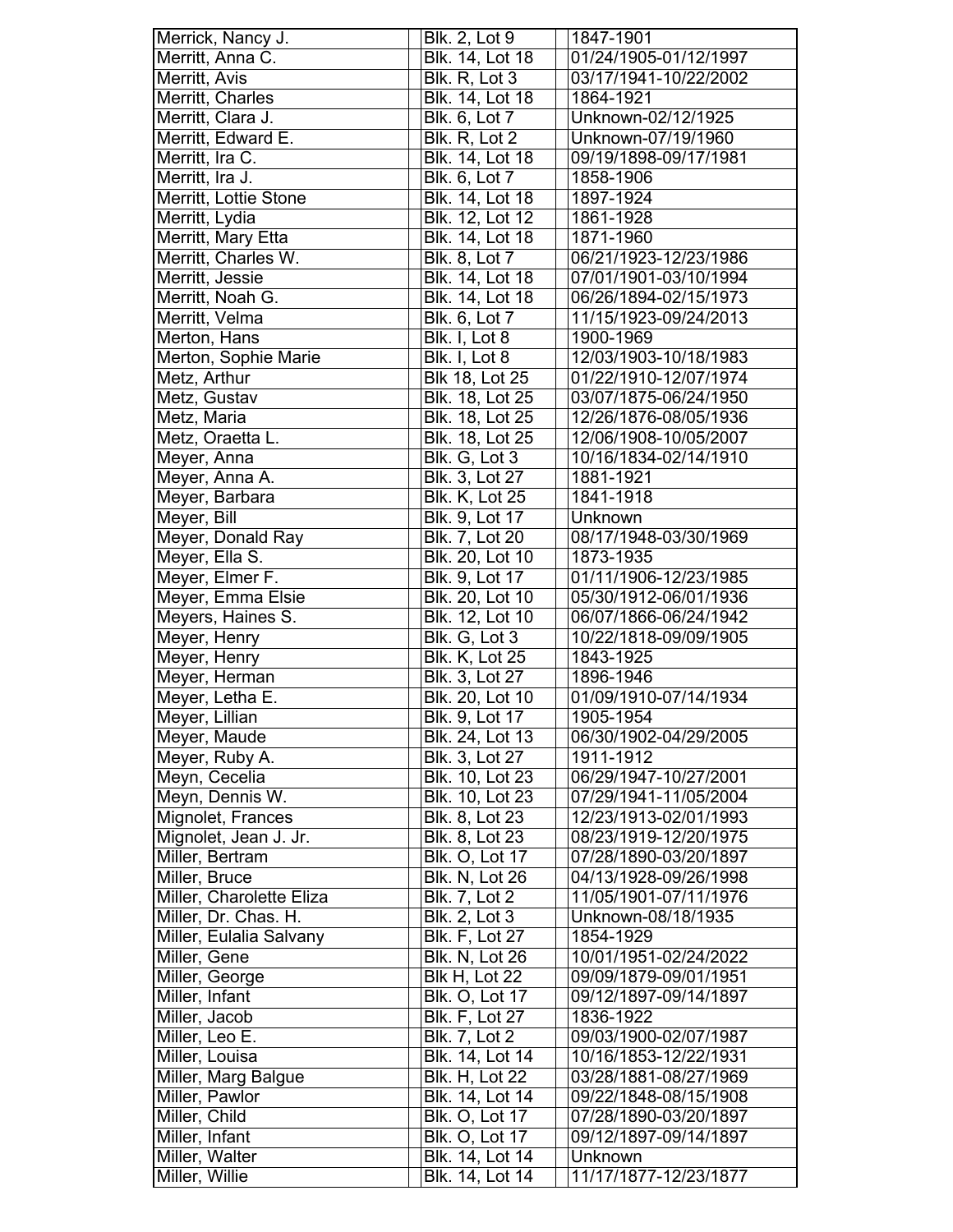| Mills, Amelia E.                       | <b>Blk. O, Lot 11</b>              | 07/14/1883-05/26/1894                          |
|----------------------------------------|------------------------------------|------------------------------------------------|
| Mills, Carlos                          | Blk. C, Lot 26                     | 1861-1944                                      |
| Mills, Mary Agnes                      | <b>Blk. C, Lot 26</b>              | 1873-1919                                      |
| Mills, Mina A.                         | <b>Blk. C, Lot 26</b>              | 07/16/1897-09/30/1984                          |
| Mills, Ward C.                         | Blk. C, Lot 26                     | 09/28/1902-08/21/1972                          |
| Mills, Virginia M.                     | <b>Blk. N, Lot 16</b>              | 03/22/1932-09/07/1990                          |
| Mills, Winzor                          | <b>Blk. O, Lot 11</b>              | 03/16/1818-08/24/1875                          |
| Minniear, Hattie                       | <b>Blk. P, Lot 16</b>              | 1880-08/16/1887                                |
| Minniear, Birdie                       | <b>Blk. P, Lot 16</b>              | 1874-04/19/1877                                |
| Mitchell, Charles                      | <b>Blk. J, Lot 25</b>              | 1873-1942                                      |
| Mitchell, Dollie                       | <b>Blk. J, Lot 25</b>              | 1869-1954                                      |
| Mittler, Clara                         | Blk. 9, Lot 12                     | 12/04/1891-08/29/1966                          |
| Mittler, Oscar                         | Blk. 9, Lot 12                     | 1887-1958                                      |
| Moffitt, John B.                       | Blk. 0, Lot 20                     | 04/18/1834-03/09/1881                          |
| Molby, Leodah Olive                    | Blk. 6, Lot 11                     | 05/02/1904-08/11/1939                          |
| Montague, Agnes                        | Blk. 20, Lot 15                    | 1900-1961                                      |
| Montague, Carrie                       | <b>Blk. 7, Lot 5</b>               | 04/06/1897-10/04/1975                          |
| Montague, Christine                    | Blk. 20, Lot 15                    | 05/27/1865-08/15/1935                          |
| Montague, Ebenezer                     | Blk. 20, Lot 15                    | 09/25/1860-11/10/1931                          |
| Montague, Infant Son                   | Blk. 20, Lot 15                    | Unknown/May 1950                               |
| Montague, Jacqueline                   | <b>Blk. 9, Lot 3</b>               | 03/12/1951-05/05/1985                          |
| Montague, Kenneth                      | Blk. 9, Lot 26                     | 09/09/1924-01/05/2014                          |
| Montague, Mildred                      | Blk. 9, Lot 26                     | 09/08/1928-09/28/1994                          |
| Montague, Walter                       | Blk. 20, Lot 15                    | 1888-1970                                      |
| Montgomery, Monty                      | Blk. M, Lot 1                      | Unknown-Unknown                                |
| Montgomery, Nellie M. Combs            | <b>Blk. 20, Lot 2</b>              | 09/24/1883-11/18/1969                          |
| Montgomery, Walter                     | Blk. 20, Lot 2                     | 04/17/1878-11/16/1959                          |
| Monty, Jacqulyn A.                     | Blk. 13, Lot 18                    | 03/21/1976-03/22/1976                          |
| Moore, Aaron M.                        | Blk. D, Lot 28                     | Unknown-03/02/1924                             |
| Moore, Bob                             | Blk. 22, Lot 15                    | 1920-1945                                      |
| Moore, Earl R.                         | Blk. 10, Lot 2                     | 06/21/1917-09/07/2006                          |
| Moore, George                          | Blk. D, Lot 28                     | Unknown-12/13/1889                             |
| Moore, Irene                           | Blk. J, Lot 1                      | 1835-01/27/1887                                |
| Moore, Leota                           | Blk. 10, Lot 2                     | 05/02/1918-04/29/2011                          |
| Moore, Lucille M.                      | <b>Blk. 22. Lot 15</b>             | 07/04/1916-12/24/2004                          |
|                                        |                                    |                                                |
|                                        |                                    | 11/06/1896-05/29/1991                          |
| Moore, Lola Merle                      | Blk. 22, Lot 15                    | 01/28/1894-12/21/1972                          |
| Moore, Oliver C.                       | Blk. 22, Lot 15<br>Blk. 22, Lot 15 | 10/23/1922-11/24/1983                          |
| Moore, Philip D.                       |                                    | Unknown                                        |
| Moore, S.                              | Blk. D, Lot 28                     | Unknown-03/15/1931                             |
| Moore, Walter                          | Blk. D, Lot 28                     | 10/15/1927-01/01/2004                          |
| Mooren, Lawrence                       | Blk. 9, Lot 28                     | 10/26/1918-12/02/2010                          |
| Mooren, Letha                          | Blk. 9, Lot 28                     | 08/04/1939-11/26/2010                          |
| Mora, Harriet Darlene                  | Blk. 15, Lot 11                    | 01/13/1905-12/24/1993                          |
| Moravek, Emma                          | Blk. 9, Lot 17                     |                                                |
| Moravek, Lela                          | Blk. 11, Lot 6                     | 03/10/1935-09/07/1994                          |
| Moravek, Leland                        | Blk. 9, Lot 17                     | 03/03/1933-01/05/1993                          |
| Moravek, Tom                           | Blk. 9, Lot 17                     | 04/13/1894-10/12/1954<br>03/31/1929-12/03/2015 |
| Morehead, Erma Lee                     | Blk. 9, Lot 5                      | Unknown-03/07/1905                             |
| Morford, Cerna                         | Blk. K, Lot 1                      | 1864-1949                                      |
| Morford, Dan                           | Blk. K, Lot 1                      |                                                |
| Morford, Edward                        | Blk. K, Lot 1                      | 02/27/1874-09/27/1961                          |
| Morford, I.S.<br>Morford, James R.     | Blk. K, Lot 1<br>Blk. K, Lot 1     | 1867-1947                                      |
|                                        | Blk. K, Lot 1                      | 1866-1941<br>1842-1900                         |
| Morford, J.C.<br>Morford, Lettie A.    | Blk. K, Lot 1                      | 1840-1899                                      |
|                                        |                                    | 03/07/1883-11/25/1960                          |
| Morford, Mary C.<br>Morford, Nellie V. | Blk. K, Lot 1<br>Blk. K, Lot 1     | 1904-1905                                      |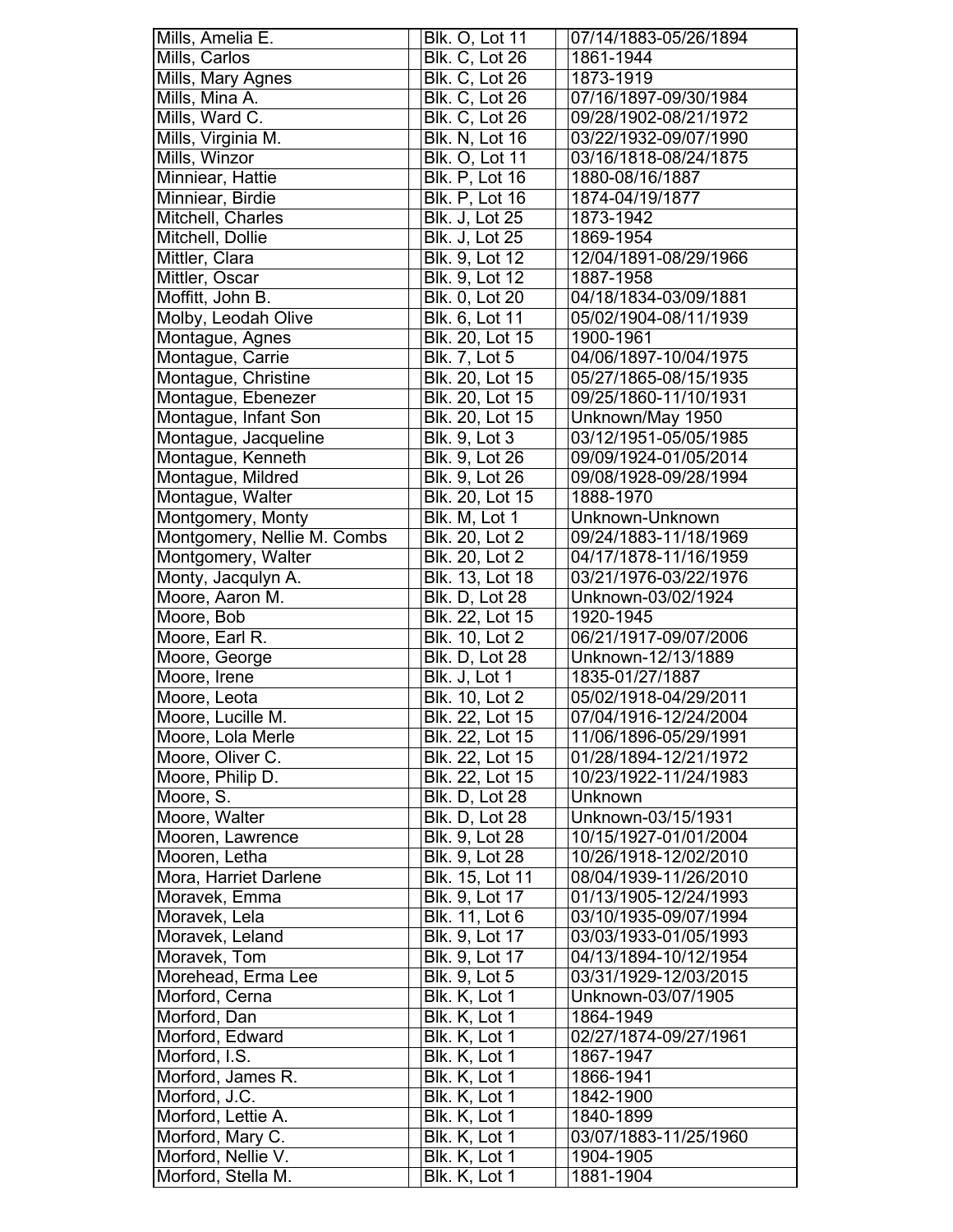| Morgan, Ada              | Blk. Q, Lot 9                        | 10/27/1899-04/10/1979 |
|--------------------------|--------------------------------------|-----------------------|
| Morgan, Bessie           | Blk. Q, Lot 9                        | Unknown-02/11/1928    |
| Morgan, Betty B.         | Blk. 5, Lot 28                       | 10/26/1946-11/23/1946 |
| Morgan, Florence Darby   | Blk. 18, Lot 16                      | 1865-1966             |
| Morgan, Isaac M.         | Blk. 20, Lot 16                      | 1873-1960             |
| Morgan, Jess             | Blk. 5, Lot 28                       | 10/24/1882-01/19/1958 |
| Morgan, Baby             | Blk. 5, Lot 28                       | 12/15/1949            |
| Morgan, Lewis E.         | Blk. 5, Lot 28                       | 1915-1916             |
| Morgan, Lulu M.          | Blk. 20, Lot 16                      | 1872-1956             |
| Morgan, Mary E.          | Blk. 18, Lot 16                      | 10/07/1840-07/20/1930 |
| Morgan, Vina M.          | Blk. 5, Lot 28                       | 09/17/1877-01/29/1973 |
| Morgan, Webster M.       | Blk. 18, Lot 16                      | 1869-1933             |
| Morgison, Alta F.        | Blk. 10, Lot 3                       | 12/15/1908-08/16/1981 |
| Morgison, Bertha         | Blk. 10, Lot 3                       | 1873-1949             |
| Morgison, Ralph K.       | <b>Blk. 10, Lot 3</b>                | 06/24/1905-03/16/1987 |
| Morgison, William        | Blk. 10, Lot 3                       | 1873-1943             |
| Morris, Evalyn F.        | $B$ lk. 5, Lot 3                     | Unknown               |
| Morrison, Betty Ann      | <b>Blk. 10, Lot 18</b>               | 10/24/1939-05/18/1949 |
| Morrow, James Cal        | Blk. 8, Lot 10                       | 1893-1959             |
| Morrow, J.C.             | Blk. 8, Lot 10                       | 1846-1912             |
| Morrow, Lillian J.       | Blk. 8, Lot 10                       | 10/17/1892-02/08/1980 |
| Morrow, Rachel A.        | Blk. 8, Lot 10                       | 1859-1944             |
| Morse, Donna             | Blk. 9, Lot 12                       | 12/02/1927-02/04/1975 |
| Moser, Don R.            | Blk. 6, Lot 7                        | 02/22/1973-07/10/2015 |
| Moser, Elsie             | Blk. 9, Lot 19                       | 03/30/1912-11/16/2002 |
| Moser, R.A.              | Blk. 9, Lot 19                       | 1906-1969             |
| Mosser, Annie E.         | Blk. F, Lot 8                        | Unknown-06/15/1897    |
| Mosser, Daniel           | Blk. F, Lot 8                        | 09/21/1831-06/19/1885 |
| Mosser, Jenney           | Blk. F, Lot 8                        | 07/14/1861-08/05/1926 |
| Mosser, Daniel S.        | Blk. F, Lot 8                        | Unknown-08/20/1898    |
| Mosser, Harriet L.       | Blk. F, Lot 8                        | 06/08/1883-08/28/1905 |
| Mosser, Harry L.         | $\overline{\mathsf{Blk}}$ . F, Lot 8 | Unknown-05/05/1890    |
| Mosser, John             | Blk. F, Lot 8                        | 12/26/1861-05/25/1948 |
| Mosteller, Arlen         | <b>Blk. P, Lot 24</b>                | 1913-1968             |
| Mosteller, Georgia       | Blk. P, Lot 24                       | 1883-1962             |
| Mosteller, Jess          | <b>Blk. P, Lot 24</b>                | 1903-07/20/1953       |
| Mosteller, Mildred       | Blk. Q, Lot 2                        | 01/14/1913-04/17/2002 |
| Mosteller, Pearl         | Blk. P, Lot 24                       | 07/06/1904-07/13/1991 |
| Mosteller, Virgil Samuel | Blk. Q, Lot 2                        | 02/21/1907-04/20/1976 |
| Mostellar, Virginia      | Blk. P, Lot 24                       | 09/03/1916-11/23/2009 |
| Mosteller, Willis        | Blk. P, Lot 24                       | 1875-1940             |
| Mowry, Ethel L.          | <b>Blk. Q, Lot 24</b>                | 08/23/1906-10/21/2003 |
| Mowry, Harry             | Blk. Q, Lot 24                       | 1905-09/1968          |
| Mowry, Patsy L.          | Blk. Q, Lot 24                       | 11/08/1930-08/04/1970 |
| Mudd, Baby               | Blk. 6, Lot 12                       | Unknown-11/07/1934    |
| Mueller, Dorothy         | Blk. 9, Lot 21                       | 12/10/1910-03/15/1996 |
| Mueller, Edna Bordner    | Blk. 24, Lot 16                      | 03/22/1889-12/21/1977 |
| Mueller, Emil A.         | Blk. 24, Lot 16                      | 1879-1945             |
| Mueller, Ester L.        | Blk. 3, Lot 21                       | 01/02/1915-01/02/2015 |
| Mueller, George F.       | <b>Blk. 9, Lot 21</b>                | 03/21/1912-07/17/1981 |
| Mueller Q.H.             | Blk. 3, Lot 21                       | 04/08/1906-02/01/1979 |
| Muir, Ralph A.           | <b>Blk. Q, Lot 23</b>                | 04/19/1900-08/30/1976 |
| Muir, Thelma P.          | <b>Blk. Q, Lot 23</b>                | 02/20/1901-07/07/1993 |
| Mundis, Blanch S.        | <b>Blk. R, Lot 10</b>                | 11/26/1894-10/12/1899 |
| Mundis, Effie            | <b>Blk. R, Lot 11</b>                | 1858-06/12/1894       |
| Mundis, Emily            | <b>Blk. R, Lot 11</b>                | 1830-01/09/1893       |
| Mundis, Everett          | <b>Blk. R, Lot 11</b>                | Unknown-03/15/1922    |
|                          |                                      |                       |
| Mundis, I.E.             | <b>Blk. R, Lot 11</b>                | 10/18/1824-11/18/1894 |